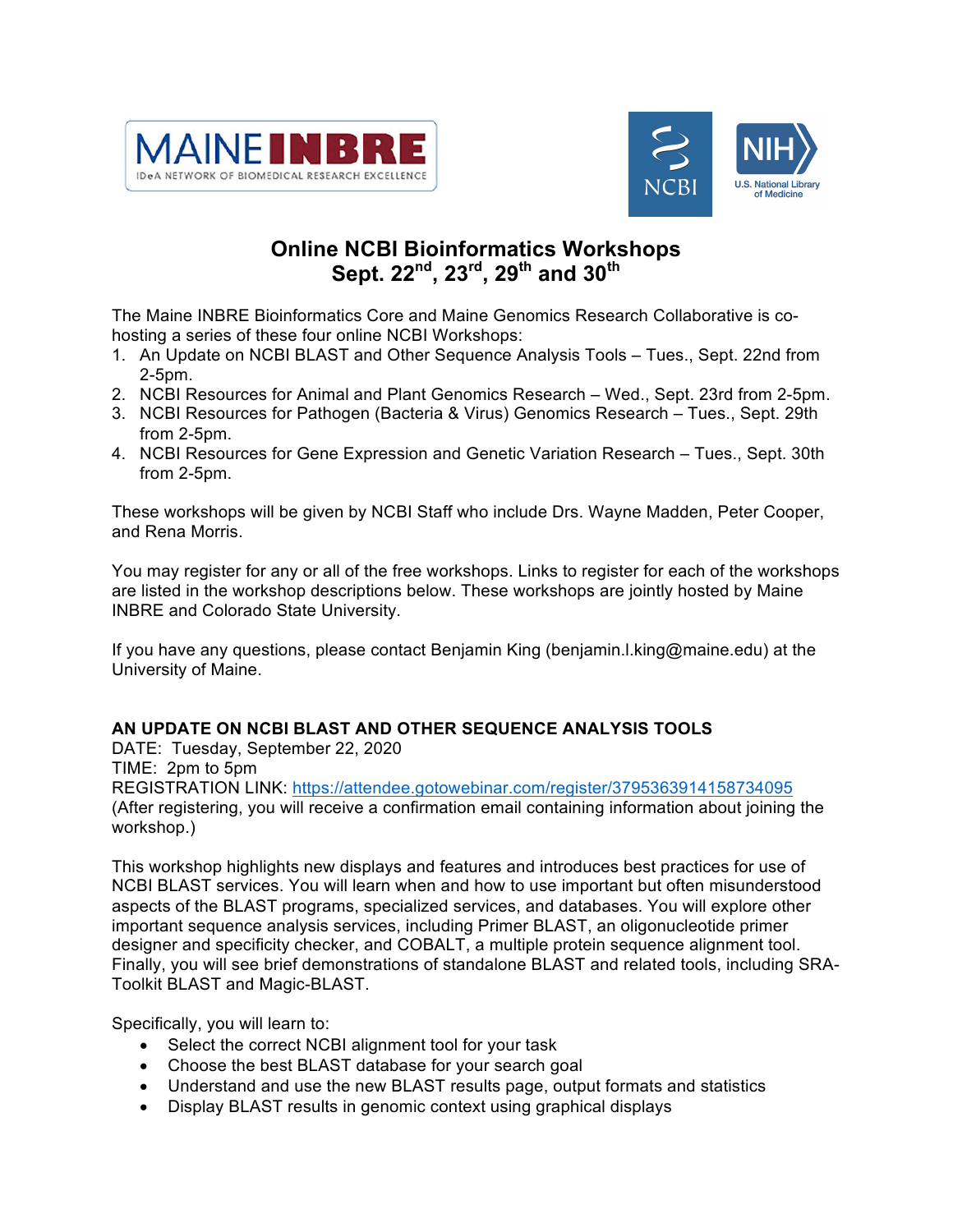- Analyze nucleotide primers: design, check the specificity, and display primer alignments
- Assess the taxonomic distribution of your BLAST matches and use the TreeViewer display to visualize relationships
- Use standalone BLAST, Magic-BLAST and SRA-BLAST to search local databases and remote database on the NCBI server

#### **NCBI RESOURCES FOR ANIMAL AND PLANT GENOMICS RESEARCH**

DATE: Wednesday, September 23, 2020

TIME: 2pm-5pm

REGISTRATION LINK: https://attendee.gotowebinar.com/register/669748125019533583 (After registering, you will receive a confirmation email containing information about joining the workshop.)

This workshop focuses on NCBI's web-based resources for accessing and analyzing genome assemblies and annotation data, with an emphasis on non-human organisms. You will learn which databases at NCBI best meet your needs, including Genome, Assembly, BioProject, Taxonomy, Gene, and SRA. We will also briefly discuss NCBI's analysis and stand-alone tools, such as the Genome Data Viewer (GDV), SRA Toolkit and Magic-BLAST.

In this workshop you will learn how to:

- Find, view and download the latest genome assembly data
- Access and download annotation data for genes, transcripts and proteins
- Find gene-specific information, including genomic context, orthologs and literature
- Use GDV to visualize both NCBI and external data (Track Hubs or your own data)

## **NCBI RESOURCES FOR PATHOGEN (BACTERIA & VIRUS) GENOMICS RESEARCH**

DATE: Tuesday, September 29, 2020

TIME: 2pm-5pm

REGISTRATION LINK: https://attendee.gotowebinar.com/register/4688857849215238159 (After registering, you will receive a confirmation email containing information about joining the workshop.)

In this workshop, you will learn to use NCBI resources to search, access, and analyze animal and plant pathogen (bacteria and virus) data from individual isolates and metagenomes. You will explore some general resources for all organisms, as well as some newly developed resources for bacteria and viruses. In addition, you will briefly see how to access and analyze data using standalone tools, such as the SRA Toolkit and Magic-BLAST.

Specifically, you will learn to:

- Find, browse, and download genome-, gene-, protein- and sequence read-level data for individual bacterial and viral pathogens and metagenomes
- Access and display precomputed genome analyses and perform your own analyses of assembled and unassembled genomic data to identify organisms and genes
- Find sequences, variants, antibiotic resistance genes using BLAST services, including SRA-BLAST
- Explore the new and developing NCBI Virus and Pathogen Detection Project resources